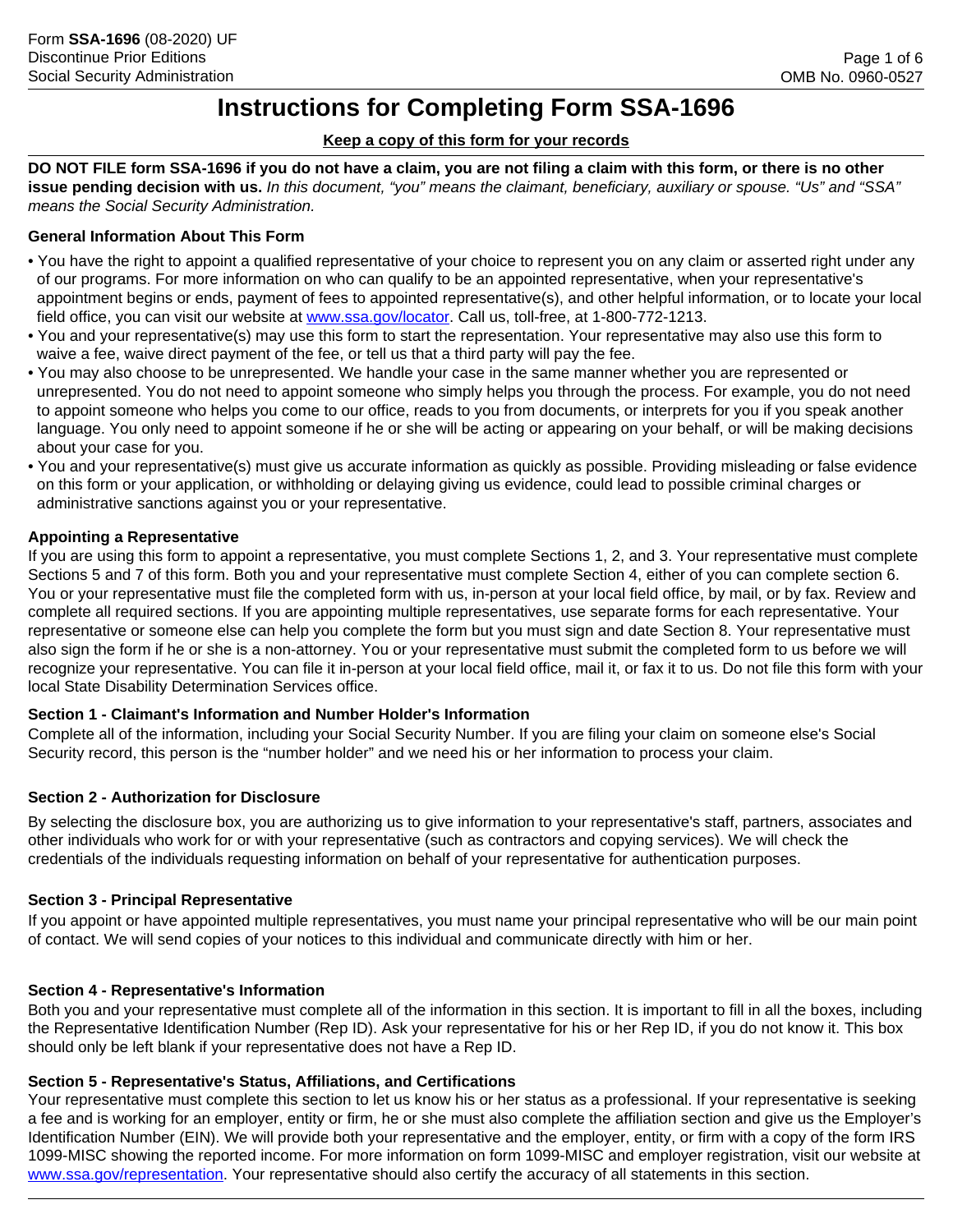#### **Section 6 - Claim Type**

Either you or your representative can complete this section. Check all types of claims for which you seek representation.

#### **Section 7 - Fee Arrangement**

Complete this section, if your representative is or will be asking for a fee for services performed on your claim. Generally, to charge a fee for services, your representative must get our approval. Your representative may waive the right to charge you a fee or tell us that a third party entity (business, government agency, or organization) will pay the fee. In these situations, the third party must pay out of its own funds the fee and any expenses, and you and any auxiliary beneficiaries (e.g., children or spouse) must be free of responsibility to pay any fees or expenses. If your representative is eligible for direct payment, he or she also may waive the right to direct payment.

#### **Section 8 - Signatures**

You must sign and date this section. If your representative is not an attorney, he or she also must sign and date this section. We also encourage attorneys to sign this section to confirm that they will abide by our rules.

#### **Privacy Act Statement - Collection and Use of Personal Information**

Sections 206 and 1631(d) of the Social Security Act, as amended, allow us to collect this information. Furnishing us this information is voluntary. However, failing to provide all or part of the information may prevent us from appointing a representative to act on your behalf.

We will use the information to verify the appointment of your representative and his or her acceptance of the appointment. We may also share your information for the following purposes, called routine uses:

- To a congressional office in response to an inquiry from that office made on behalf of, and at the request of, the subject of the record or a third party acting on the subject's behalf;
- To Federal, State, and local law enforcement agencies and private security contractors, as appropriate, information necessary:
	- (a) to enable them to protect the safety of Social Security Administration (SSA) employees and customers, the security of the SSA workplace, and the operation of SSA facilities; or
	- (b) to assist investigations or prosecutions with respect to activities that affect such safety and security or activities that disrupt the operation of SSA facilities; and
- To contractors and other Federal agencies, as necessary, for the purpose of assisting SSA in the efficient administration of its programs.

In addition, we may share this information in accordance with the Privacy Act and other Federal laws. For example, where authorized, we may use and disclose this information in computer matching programs, in which our records are compared with other records to establish or verify a person's eligibility for Federal benefit programs and for repayment of incorrect or delinquent debts under these programs.

A list of additional routine uses is available in our Privacy Act System of Records Notices (SORN) 60-0089, entitled Claims Folders Systems, as published in the Federal Register (FR) on April 1, 2003, at 68 FR 15784; 60-0320, entitled Electronic Disability Claim File, as published in the FR on December 22, 2003, at 68 FR 71210; and 60-0325, entitled Appointed Representative File, as published in the FR on October 8, 2009, at 74 FR 51940. Additional information and a full listing of all our SORNs are available on our website at www.ssa.gov/privacy.

#### **Paperwork Reduction Act Statement**

This information collection meets the clearance requirements of 44 U.S.C. §3507, as amended by Section 2 of the Paperwork Reduction Act of 1995. You do not need to answer these questions unless we display a valid Office of Management and Budget control number. We estimate that it will take about 30 minutes to read the instructions, gather the facts, and answer the questions. You may send us your comments on our estimated completion time to **SSA, 6401 Security Blvd., Baltimore, MD 21235-6401**. Send only comments relating to our time estimate to this address, not the completed form.

#### **References**

- 18 U.S.C. §§ 203, 205, and 207; 42 U.S.C. §§ 406, 1320a-6, 1383(d)(2) and 1631;
- 26 U.S.C. §§ 6041 and 6045(f) and 20 CFR §§ 404.1700 et. seq. and 416.1500 et. seq.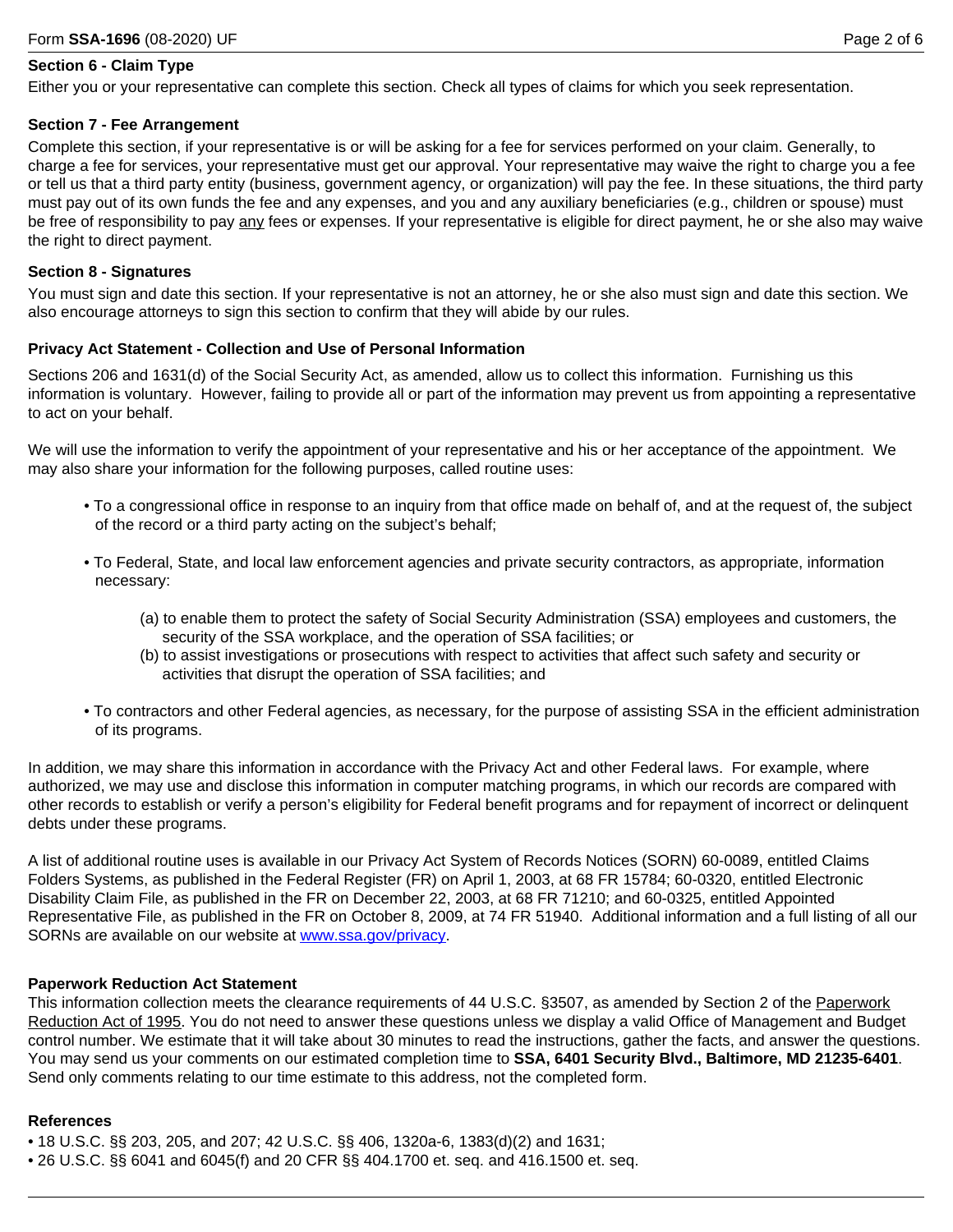| <b>Claimant's Social Security Number</b><br>Appointed Representative's Rep ID<br>$\blacksquare$<br>Ξ.                                                                                                                                                                                                                                                                                                                                                                                                                                     |  |                                          |                   |                                                 |  |  |  |  |
|-------------------------------------------------------------------------------------------------------------------------------------------------------------------------------------------------------------------------------------------------------------------------------------------------------------------------------------------------------------------------------------------------------------------------------------------------------------------------------------------------------------------------------------------|--|------------------------------------------|-------------------|-------------------------------------------------|--|--|--|--|
| <b>Claimant's Appointment of a Representative</b>                                                                                                                                                                                                                                                                                                                                                                                                                                                                                         |  |                                          |                   |                                                 |  |  |  |  |
| <b>Section 1 - Claimant's Information</b>                                                                                                                                                                                                                                                                                                                                                                                                                                                                                                 |  |                                          |                   |                                                 |  |  |  |  |
| <b>First Name</b><br><b>Last Name</b><br>Initial                                                                                                                                                                                                                                                                                                                                                                                                                                                                                          |  |                                          |                   |                                                 |  |  |  |  |
| <b>Mailing Address</b>                                                                                                                                                                                                                                                                                                                                                                                                                                                                                                                    |  |                                          |                   |                                                 |  |  |  |  |
|                                                                                                                                                                                                                                                                                                                                                                                                                                                                                                                                           |  |                                          |                   |                                                 |  |  |  |  |
| City                                                                                                                                                                                                                                                                                                                                                                                                                                                                                                                                      |  | <b>State</b>                             |                   | ZIP/Postal Code   Country - if outside the U.S. |  |  |  |  |
| <b>Phone Number</b>                                                                                                                                                                                                                                                                                                                                                                                                                                                                                                                       |  | <b>Alternate Phone Number (Optional)</b> |                   |                                                 |  |  |  |  |
| <b>Phone Number</b><br>Country/Area Code                                                                                                                                                                                                                                                                                                                                                                                                                                                                                                  |  | Country/Area Code<br><b>Phone Number</b> |                   |                                                 |  |  |  |  |
| <b>Number Holder's Information</b> (Complete when applicable)                                                                                                                                                                                                                                                                                                                                                                                                                                                                             |  |                                          |                   |                                                 |  |  |  |  |
| My claim is based on another person's work or earnings (e.g., spouse or parent). This person's information is different from mine.                                                                                                                                                                                                                                                                                                                                                                                                        |  |                                          |                   |                                                 |  |  |  |  |
| <b>Number Holder's Social Security Number</b>                                                                                                                                                                                                                                                                                                                                                                                                                                                                                             |  |                                          |                   |                                                 |  |  |  |  |
| -<br>$\equiv$                                                                                                                                                                                                                                                                                                                                                                                                                                                                                                                             |  |                                          |                   |                                                 |  |  |  |  |
| <b>First Name</b>                                                                                                                                                                                                                                                                                                                                                                                                                                                                                                                         |  |                                          | Initial Last Name |                                                 |  |  |  |  |
| <b>Section 2 - Disclosure (Claimant Only)</b>                                                                                                                                                                                                                                                                                                                                                                                                                                                                                             |  |                                          |                   |                                                 |  |  |  |  |
| By selecting this box, I, the claimant listed in Section 1, whose signature appears in Section 8, authorize SSA to release<br>information in relation to my pending claim(s) or asserted right(s) to designated associates who perform administrative duties<br>(e.g., clerks, assistants), partners, or parties under contractual arrangements for or with my representative. (The appointed<br>representative's partners, associates, delegates and designees must be prepared to provide information in order to be<br>authenticated.) |  |                                          |                   |                                                 |  |  |  |  |
| Section 3 - Principal Representative (Claimant only - Complete when applicable)                                                                                                                                                                                                                                                                                                                                                                                                                                                           |  |                                          |                   |                                                 |  |  |  |  |

I have appointed before, or appoint now, more than one representative. I ask SSA to make contacts or send notices to this individual. My principal representative is:

**Name**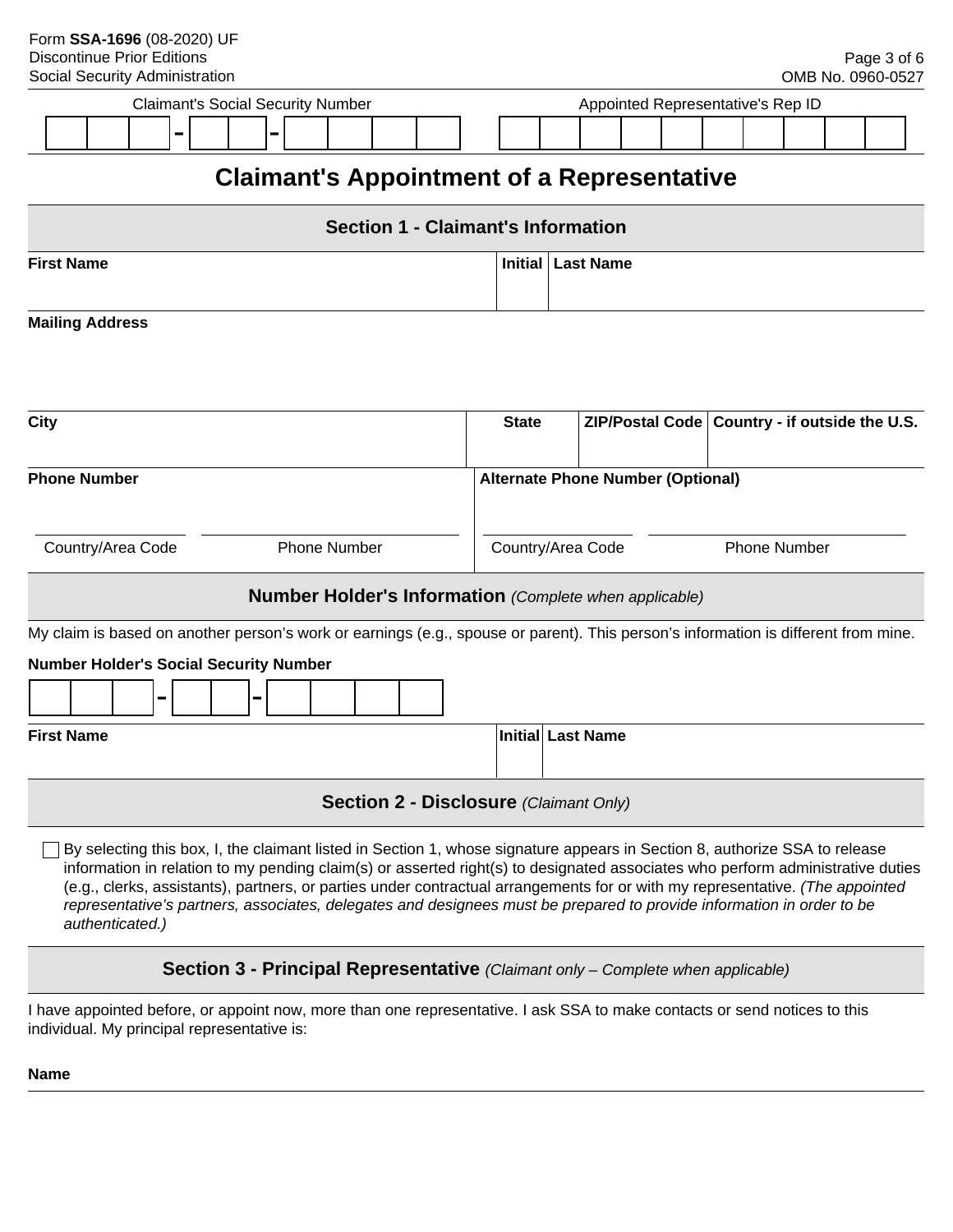|                                                                                                                                                                                                                |                                                                                                                                    | Form SSA-1696 (08-2020) UF                                                                                                                                                                                                                                                                                                   |                |  |  |   |  |                     |  |                                                   |                                          |              |  |                                          |  |                                               |  |  | Page 4 of 6 |  |
|----------------------------------------------------------------------------------------------------------------------------------------------------------------------------------------------------------------|------------------------------------------------------------------------------------------------------------------------------------|------------------------------------------------------------------------------------------------------------------------------------------------------------------------------------------------------------------------------------------------------------------------------------------------------------------------------|----------------|--|--|---|--|---------------------|--|---------------------------------------------------|------------------------------------------|--------------|--|------------------------------------------|--|-----------------------------------------------|--|--|-------------|--|
| <b>Claimant's Social Security Number</b>                                                                                                                                                                       |                                                                                                                                    |                                                                                                                                                                                                                                                                                                                              |                |  |  |   |  |                     |  |                                                   | Appointed Representative's Rep ID        |              |  |                                          |  |                                               |  |  |             |  |
|                                                                                                                                                                                                                |                                                                                                                                    |                                                                                                                                                                                                                                                                                                                              | $\blacksquare$ |  |  | - |  |                     |  |                                                   |                                          |              |  |                                          |  |                                               |  |  |             |  |
|                                                                                                                                                                                                                | Section 4 - Representative's Information (Claimant and Representative)                                                             |                                                                                                                                                                                                                                                                                                                              |                |  |  |   |  |                     |  |                                                   |                                          |              |  |                                          |  |                                               |  |  |             |  |
|                                                                                                                                                                                                                |                                                                                                                                    | Representatives who are eligible and seek direct payment of their fee must register and receive a Rep ID before the appointment.<br>For more information about registration visit us on-line at www.socialsecurity.gov/ar, contact us at 1-800-772-1213<br>(TTY 1-800-325-0778), or visit your local Social Security office. |                |  |  |   |  |                     |  |                                                   |                                          |              |  |                                          |  |                                               |  |  |             |  |
|                                                                                                                                                                                                                | <b>First Name</b><br><b>Initial</b><br><b>Last Name</b>                                                                            |                                                                                                                                                                                                                                                                                                                              |                |  |  |   |  |                     |  |                                                   |                                          |              |  |                                          |  |                                               |  |  |             |  |
|                                                                                                                                                                                                                | <b>Mailing Address</b>                                                                                                             |                                                                                                                                                                                                                                                                                                                              |                |  |  |   |  |                     |  |                                                   |                                          |              |  |                                          |  |                                               |  |  |             |  |
| <b>City</b>                                                                                                                                                                                                    |                                                                                                                                    |                                                                                                                                                                                                                                                                                                                              |                |  |  |   |  |                     |  |                                                   |                                          | <b>State</b> |  |                                          |  | ZIP/Postal Code Country - if outside the U.S. |  |  |             |  |
|                                                                                                                                                                                                                | <b>Phone Number</b>                                                                                                                |                                                                                                                                                                                                                                                                                                                              |                |  |  |   |  |                     |  |                                                   |                                          |              |  | <b>Alternate Phone Number (Optional)</b> |  |                                               |  |  |             |  |
|                                                                                                                                                                                                                |                                                                                                                                    | Country/Area Code                                                                                                                                                                                                                                                                                                            |                |  |  |   |  | <b>Phone Number</b> |  |                                                   | Country/Area Code<br><b>Phone Number</b> |              |  |                                          |  |                                               |  |  |             |  |
|                                                                                                                                                                                                                |                                                                                                                                    | Section 5 - Representative's Status, Affiliations, and Certifications (Representative Only)                                                                                                                                                                                                                                  |                |  |  |   |  |                     |  |                                                   |                                          |              |  |                                          |  |                                               |  |  |             |  |
|                                                                                                                                                                                                                |                                                                                                                                    | Representative's Status Part A - Type of Representative (Representatives have a duty to keep their information current)                                                                                                                                                                                                      |                |  |  |   |  |                     |  |                                                   |                                          |              |  |                                          |  |                                               |  |  |             |  |
|                                                                                                                                                                                                                |                                                                                                                                    | I am an attorney (SSA law states that an attorney is someone in good standing who has the right to practice law before a<br>court of a State, Territory, District, or island possession of the United States, or before the Supreme Court or a lower<br>Federal court of the United States.)                                 |                |  |  |   |  |                     |  |                                                   |                                          |              |  |                                          |  |                                               |  |  |             |  |
| I am a non-attorney eligible for direct payment (SSA law requires that non-attorneys meet certain criteria to qualify for direct<br>payment. Refer to our website at www.ssa.gov/representation for criteria). |                                                                                                                                    |                                                                                                                                                                                                                                                                                                                              |                |  |  |   |  |                     |  |                                                   |                                          |              |  |                                          |  |                                               |  |  |             |  |
| I am a non-attorney not eligible for direct payment.                                                                                                                                                           |                                                                                                                                    |                                                                                                                                                                                                                                                                                                                              |                |  |  |   |  |                     |  |                                                   |                                          |              |  |                                          |  |                                               |  |  |             |  |
| I work for a non-profit organization (e.g. a law clinic or state legal aid)                                                                                                                                    |                                                                                                                                    |                                                                                                                                                                                                                                                                                                                              |                |  |  |   |  |                     |  |                                                   |                                          |              |  |                                          |  |                                               |  |  |             |  |
|                                                                                                                                                                                                                |                                                                                                                                    |                                                                                                                                                                                                                                                                                                                              |                |  |  |   |  |                     |  | Representative's Status Part B - Disqualification |                                          |              |  |                                          |  |                                               |  |  |             |  |
|                                                                                                                                                                                                                | $Yes \mid$<br>$\mathcal{L}$                                                                                                        | I am now or have previously been disbarred or suspended from a court or bar to which I was previously admitted to practice law.<br>No                                                                                                                                                                                        |                |  |  |   |  |                     |  |                                                   |                                          |              |  |                                          |  |                                               |  |  |             |  |
|                                                                                                                                                                                                                | I am now or have previously been disqualified from participating in or appearing before a Federal program or agency.<br>No.<br>Yes |                                                                                                                                                                                                                                                                                                                              |                |  |  |   |  |                     |  |                                                   |                                          |              |  |                                          |  |                                               |  |  |             |  |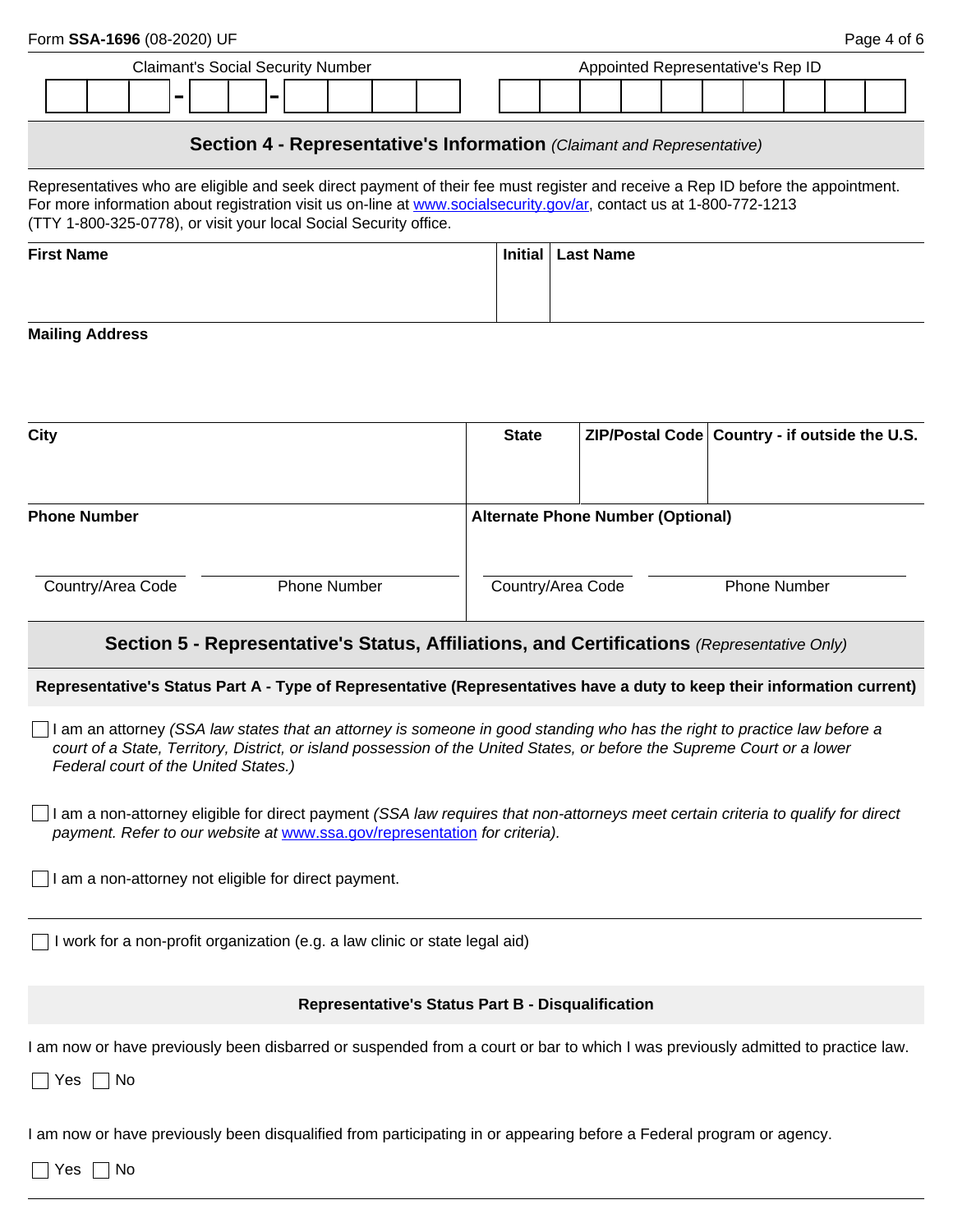| Form SSA-1696 (08-2020) UF                                                                                                                                                                                                                                                                                                                                                                                              |                                                    | Page 5 of 6                       |  |  |  |  |  |  |
|-------------------------------------------------------------------------------------------------------------------------------------------------------------------------------------------------------------------------------------------------------------------------------------------------------------------------------------------------------------------------------------------------------------------------|----------------------------------------------------|-----------------------------------|--|--|--|--|--|--|
| <b>Claimant's Social Security Number</b>                                                                                                                                                                                                                                                                                                                                                                                |                                                    | Appointed Representative's Rep ID |  |  |  |  |  |  |
| -                                                                                                                                                                                                                                                                                                                                                                                                                       |                                                    |                                   |  |  |  |  |  |  |
|                                                                                                                                                                                                                                                                                                                                                                                                                         | <b>Section 5 - Continued (Representative Only)</b> |                                   |  |  |  |  |  |  |
|                                                                                                                                                                                                                                                                                                                                                                                                                         | <b>Affiliation Information</b>                     |                                   |  |  |  |  |  |  |
| If you are representing the claimant(s) as a partner or employee of a business entity, firm or other organization you may provide<br>your Employer Identification Number (EIN) here, if one exists for tax purposes. This number is not your Social Security Number<br>(SSN). This is your employer's tax identification number. (Do not complete this section if you do not qualify for direct payment.)<br><b>EIN</b> |                                                    |                                   |  |  |  |  |  |  |
| Organization's Name (Enter the full name of the business, entity, firm or organization with which you want to be affiliated while<br>representing this claim)                                                                                                                                                                                                                                                           |                                                    |                                   |  |  |  |  |  |  |
| Representative's Business Address (if different than mailing address)                                                                                                                                                                                                                                                                                                                                                   |                                                    |                                   |  |  |  |  |  |  |
| <b>City</b>                                                                                                                                                                                                                                                                                                                                                                                                             | <b>State</b>                                       | <b>ZIP/Postal Code</b>            |  |  |  |  |  |  |
| Country - if outside the U.S.                                                                                                                                                                                                                                                                                                                                                                                           |                                                    |                                   |  |  |  |  |  |  |
| <b>Representative's Certifications</b>                                                                                                                                                                                                                                                                                                                                                                                  |                                                    |                                   |  |  |  |  |  |  |
| I accept this appointment and certify the following:                                                                                                                                                                                                                                                                                                                                                                    |                                                    |                                   |  |  |  |  |  |  |
| • I understand and agree that I will comply with SSA's laws and rules on the representation of parties, including the Rules of                                                                                                                                                                                                                                                                                          |                                                    |                                   |  |  |  |  |  |  |

- Conduct and Standards of Responsibility for Representatives; I will not charge, collect, or retain a fee for representational services that SSA has not approved or that is more than SSA approved unless a regulatory exclusion applies.
- I understand that if I fail to comply with any of SSA's laws and rules I may be suspended or disqualified as a representative before SSA.
- I will not disclose any information to any unauthorized party without the claimant's specific written consent.
- I am not currently suspended or prohibited, for any reason, from practicing before the Social Security Administration.
- I am not disqualified from representing the claimant as a current or former officer or employee of the United States.
- I accept appointment as the representative for the claimant named in Section 2 of this form in connection with the claims and asserted rights described in Section 6 of this form.
- I agree that a copy of this signed form SSA-1696 will have the same force and effect as the original.
- I declare under penalty of perjury that I have examined all of the information on this form and on all accompanying statements or forms, including any information, attestations and certifications provided to SSA in registration, and that they are all currently true and correct to the best of my knowledge.

# *If I intend to seek direct payment of the authorized fee on this claim -*

- I have registered for and obtained a Rep ID, and my registration information is up-to-date.
- I have provided up-to-date information on my registration concerning whether I have been suspended or prohibited from practice before SSA or any other Federal program or agency, disbarred or suspended by a court or bar, and convicted of a violation under Section 206 or 1631(d) of the Social Security Act.

**I CERTIFY TO ALL OF THE ABOVE** *(Representative's Initials)*